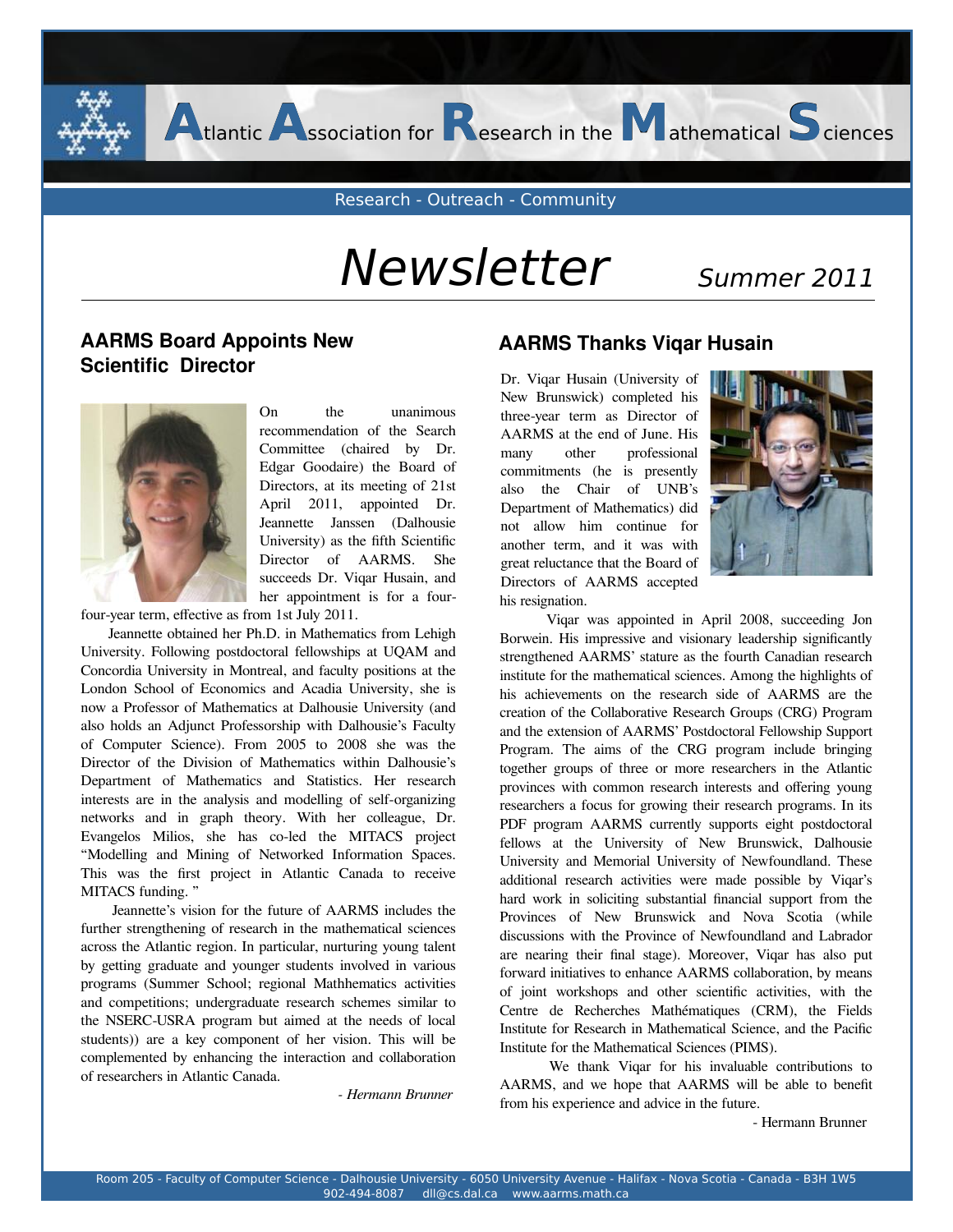## **News**

#### **Four New AARMS Postdocs**

The recent AARMS Postdoctoral Fellowship Competition was a very competitive event, with twenty-eight applicants completing the proposal process. In the end, our Scientific Review Panel narrowed the field down to four winners:



**Dawood Kothawala** did his Ph.D. in Theoretical Physics [2005-2010] from the Inter-University Centre for Astronomy and Astrophysics (IUCAA), Pune (India) under the supervision of Prof Thanu Padmanabhan. His research interests are in thermodynamic aspects of gravity, semiclassical effects in black hole physics, and possible manifestations of Planck scale effects. He did his B.E.

(Hons.) Electrical and Electronics Engineering, with integrated M.Sc.(Hons.) Physics, from the Birla Institute of Technology and Science (BITS), Pilani (India). He be will working at UNB under the supervision of Jack Gegenberg and Sanjeev Seahra.



**Hongying Shu** received her PhD from Harbin Institute of Technology (China) in 2010. She will be working at UNB under the supervision of Lin Wang and James Watmough. Her current research focuses on modeling, analysis and simulations of models in biology, epidemiology, immune system, and gene and neural networks.



**Ryan Tifenbach** is currently a doctoral student at the Hamilton Institute, National University of Ireland, Maynooth, under the supervision of Steve Kirkland. He will be working with Danny Dyer at the Memorial University of Newfoundland as an AARMS Postdoctoral Fellowship recipient. He received his masters degree from the

University of Regina in 2008. His research interests include combinatorics and linear algebra, with a special focus on eigenvalues and graphs.



**Francis Valiquette** obtained his Ph.D. in 2009 from the University of Minnesota and from 2009-11 he was an NSERC of Canada Postdoctoral Fellow at McGill University. As an AARMS PDF he will be working under the guidance of Professor Robert Milson at Dalhousie University. His current research deals with the theory and applications of transformation groups

and their invariants to problems coming from geometry and mathematical physics.

### **Grants Awarded in the new Collaborative Research Groups Program**

A new program supporting Collaborative Research Groups based in Atlantic Canada has just completed its first funding round. A Collaborative Research Group (CRG) typically consists of Atlantic Province University researchers with common research interests who wish to collaboratively develop their research programs. Members of a CRG typically organize intensive workshops, share PDF appointments, coordinate graduate training programs, propose and assist in AARMS summer school programs, jointly supervise graduate students, and carry out other activities supporting their research programs.AARMS believes that groups of researchers with common research interests can benefit from sharing resources and coordinating activities. Furthermore, CRGs offer young researchers a larger community for growing their research program. AARMS also believes that the critical mass achieved by CRGs will help the Atlantic Provinces to recruit and retain faculty in mathematical sciences, to attract post-doctoral fellows and offer enhanced training programs attracting more graduate students. This year we are pleased to announce two-year grants awarded to the following groups:

**The Atlantic Algebra Centre**, led by Yuri Bahturin, and including collaborators from MUN - Edgar Goodaire, Mikhail Kotchetov, Michael Parmenter, Hamid Usefi and Yiqiang Zhou; and collaborators from other universities - Margaret Beattie, Sara Faridi, Colin Ingalls, John Irving, Mitja Mastnak, Roman Smirnov, and Hugh Thomas.

**The Collaborative Research Group in Dynamical Systems**, led by Theodore Kolokolnikov and including Johan Brannlund, Alan Coley, David Iron, Ryan Lukeman and Robert van den Hoogen.

**The Collaborative Research Group in Mathematical Ecology and Epidemiology**, led by James Watmough and inlcuding Lin Wang, Andy Foster, Chunhua Ou, Yuan Yuan, Xiaoqiang Zhao, Frithjof Lutscher, Xingfu Zou and Wendi Wang.

### **Call for Proposals**

We encourage mathematicians in Atlantic Canada to suggest programmes or themes for future AARMS activities in the region (workshops, conferences, periods of specialization and exceptional opportunities) and to direct all applications for funding to our Online System. Proposals are usually expected to show a detailed program with a significant number of confirmed speakers. They must also include a budget table showing projected total revenues and expenses. In general AARMS is not in a position to fund indefinite continuing activities. Successful applicants will be expected to produce a report on their event. The next deadline for submission: September 15, 2011. For more details please visit www.aarms.math.ca/events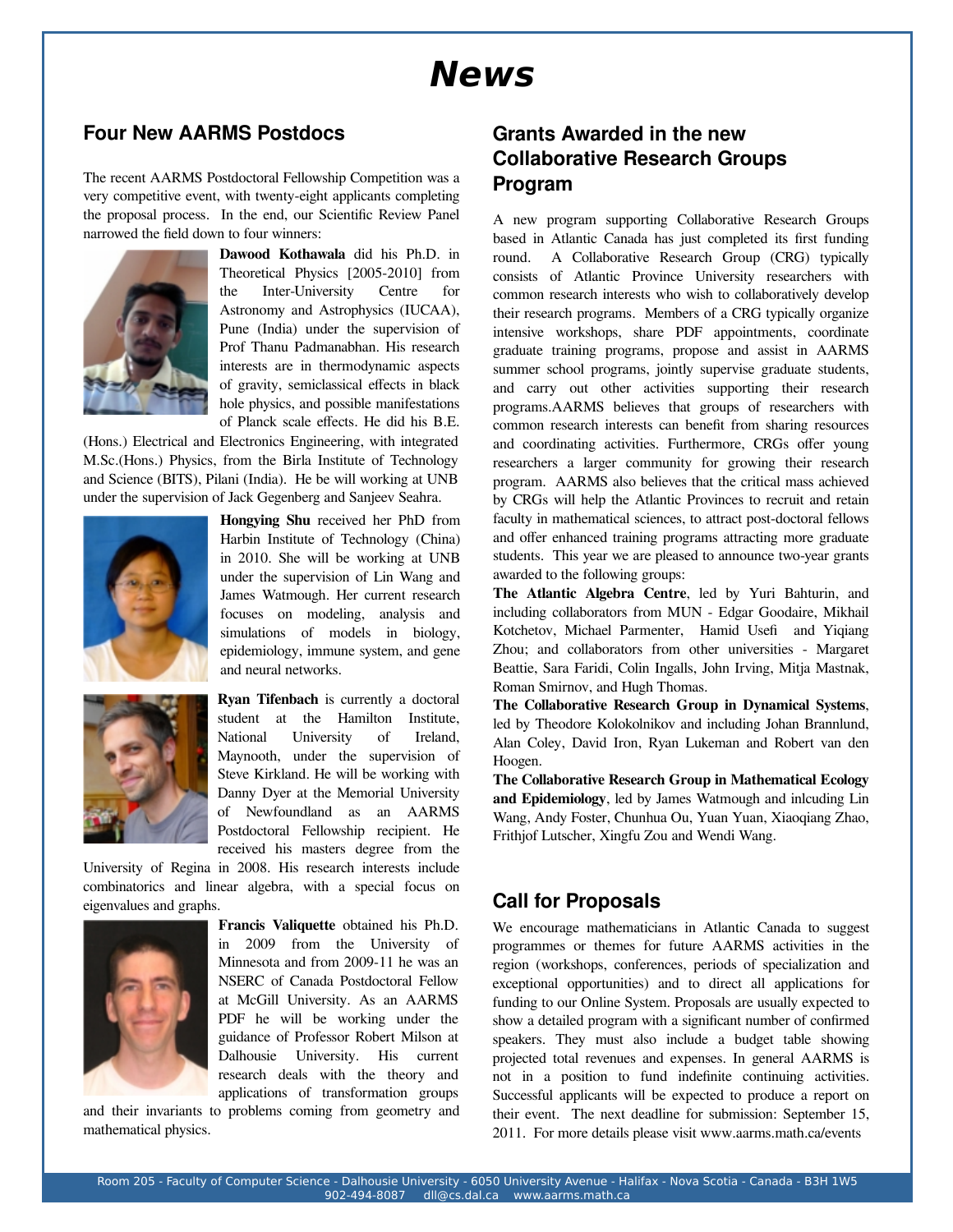#### **Reports from Recent Events**

The following are a couple of the many scientific events recently supported by AARMS:

from Friday January 21 to Sunday January 23, 2011. This year, VISITORS and Dr. Mar The eighth annual workshop **Combinatorial Algebra meets Algebraic Combinatorics** took place in Thunder Bay, Ontario the conference was organized by Sara Faridi from Dalhousie, Anthony Geramita from Queen's University and the University of Genoa and Adam Van Tuyl from Lakehead University. Adam Van Tuyl was also the local host for the conference. The conference was opened on Friday afternoon with a colloquium talk by Anthony Geramita, and was followed by more specialized conference talks. This year there were 30 participants of which 15 were students and postdocs, and there were five invited talks: Nantel Bergeron (York University), Francois Bergeron (UQAM), Jessica Sidman (Mt. Holyoke), Victor Reiner (Minnesota), and Jerzy Weyman (Northeastern University). There were also nine contributed talks, seven of which were given by the students and postdocs. The purpose of this series of conferences is to foster a connection between algebraists and combinatorists. A particular target audience in the mind of the organizers has always been students and postdocs. With this in mind, this year's event was an especially successful one.

The **Visit of computer Scientists Michael Dietrich and Eric Andres from the German Research Centre for Artificial Intelligence** (DFKI - University of Saarland) to Memorial University took place November 20 - 27, organized by Sherry Mantyka. The week-long visit created important opportunities for universities and schools in Atlantic Canada to avail themselves of the services of the Math-Bridge on-line adaptive learning system and achieved the following outcomes:

 1. The first workshop was conducted Monday morning at a local high school and involved two classes of students taking AP Calculus and the teachers. The general capabilities of the on-line adaptive system (Math-Bridge) were explained followed by a demonstration of the system in a calculus topic. Students were given an opportunity to use the system. After this, the teachers discussed with the students and the visitors various possibilities for uses of the system in the delivery of the school's AP courses. The possibility for the school to use the system was raised by the teachers and the visitors confirmed that this was an option available to them.

 2. The second workshop was conducted Monday afternoon for all teachers in the Mathematics Department at a local high school. The general capabilities of the on-line adaptive system were explained. The teachers were most interested in the learning management facility of this system, which they acknowledged to be much more sophisticated than that of any other systems they were aware of. They expressed a keen interest in following up on gaining access to the system for student use at their school. The visitors said this was possible.

 3. Monday evening the visitors observed classroom sessions at the Mathematics Learning Centre (MLC) and discussed the MLC pedagogy with staff and students there.

 4. Tuesday morning the visitors did a presentation of the on-line adaptive system for all staff at the MLC and offered to code Dr. Mantyka's Mathdrill computer software into their system by the end of the week as a demonstration of the power of the system. This would require Dr. Mantyka's permission and assistance. Dr. Mantyka agreed to both, and suggested that the best content to test the system would be laws of exponents. The visitors and Dr. Mantyka began this work immediately following the presentation.

 5. Tuesday evening the MLC hosted an open house so the visitors could demonstrate their on-line adaptive system to any interested members in the community. This event attracted a handful of Memorial University staff.

 6. On Wednesday, Dr. Mantyka and the visitors met with the Head of the Department of Mathematics and Statistics to see if the Head would agree to the installation of the DFKI system on the Math Department server. The Head thought that would be possible so Dr. Mantyka suggested that the visitors

demonstrate the system to a group of interested faculty members in the Mathematics Department to make a recommendation to the Head on the usefulness of installing the system on the Departmental server. Dr. Mantyka and the visitors spent the rest of the day working on the coding of the Mathdrill software into Math-Bridge.

 7. Thursday morning and early afternoon, Dr. Mantyka and the visitors worked on the Mathdrill/Math-Bridge coding. Late Thursday afternoon, the visitors demonstrated the Math-Bridge system to faculty members from the Mathematics Department. Afterwards, we were advised that they would recommend installation of Math-Bridge on the Mathematics Department server.

 8. Friday morning, the visitors demonstrated the successful integration of Mathdrill into Math-Bridge to staff at the MLC. In the afternoon, Dr. Mantyka and the visitors met with the Dean of Science to discuss the possibility of Memorial University becoming an associate partner of the EU Math-Bridge project. The Dean was receptive and the visitors were asked to pursue the development of a contract by the DFKI.

 9. Late Friday afternoon, Dr. Mantyka and the visitors decided upon further extensions of joint research between the MLC and the DFKI, and the possibility for other Atlantic Canada Provinces to avail themselves of the opportunity to install the Math-Bridge system on their own servers.

If any University or School is interested in learning more, please contact Dr. Sherry Mantyka at the Mathematics Learning Centre, Memorial University (www.mun.ca/mlc).

#### **New Faces on Scientific Review Panel**

AARMS is pleased to announce the recent addition of the following members to our Scientific Review Panel: Dr. Chen Grief (UBC), Dr. Java Mashreghi (McGill), Dr. James A. Mingo (Queens), Dr. Michael A. Newton (Wisconsin), Dr. Jungcheng Wei (Chinese University of Hong Kong), Dr. Xingfu Zou (UWO). Thanks to all our new members for joining us.